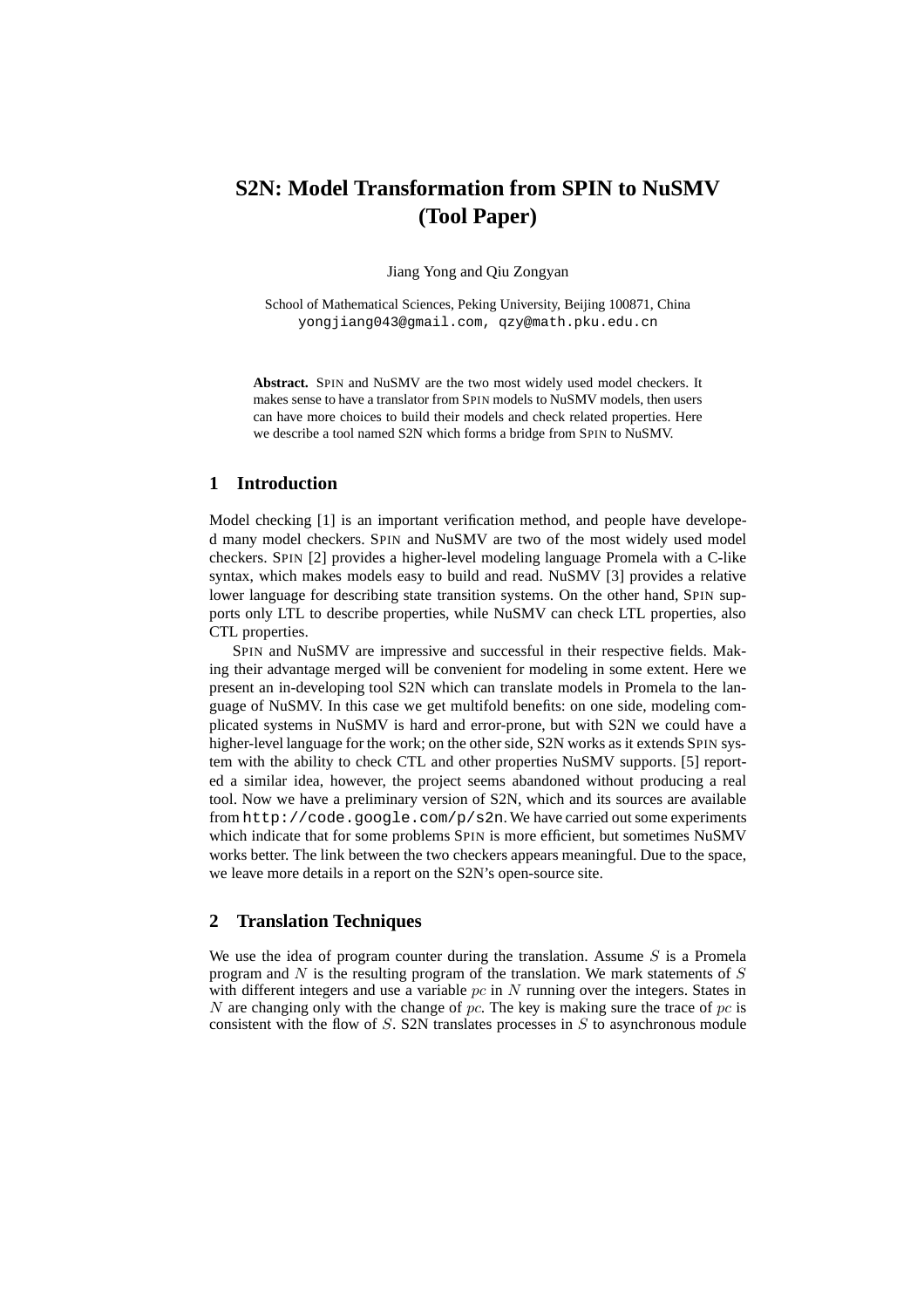instantiations in  $N$ . There is a top module in  $N$  whose variables are defined according to the global variables in  $S$ . Moreover, we add modules to simulate channels in  $S$ , and the channel IO becomes the state transition of these modules. S2N produes a set of nested modules with a top module. Each module consists of three parts: variable declaration, initialization and transition, and a constraint expression:

```
MODULE name
 VAR
   ... -- variable declarations of this module
   pc : ... -- program counter of associated process
 ASSIGN
   init(...) := ...... -- initialization of variables in this module
   next(...) := ...... -- transition of variables
 TRANS
   ... -- constraints about pc and scheduling
```
*Marking.* Every process in Promela program could be thought as an independent state transition system, so we mark these processes respectively. We mark every elementary statements, including assignment, expression, channel IO, goto statement and break statement. And for nondeterminism, there should be marks before if-selection and dorepetition.

Here is a simple proctype with marks, in which we use the identifiers of the form "M+ $mark$ " for the marks and separate them from the statements with a ' $@$ ' sign.

```
mtype = {p1, p2, p3};chan queue = [3]of{mtype};
active proctype enqueue () {
    mtype ele;
    M1 @ do
          :: M2 @ if
                    :: M3 @ ele = p1;
                    :: M4 \quad @e1e = p2;:: M5 \text{ @ ele = p3};fi;
             M6 @ queue ! ele;
          od;
}
```
*Variable Declaration.* We translate the global variables in the Promela program to variables in main module of the resulting NuSMV program, and the local variables to variables in the corresponding module. Each NuSMV module from a process will have an another variable  $pc$ . For the types, bit and bool in Promela are translated to boolean type in NuSMV; mtypes are naturally translated to enumeration type; we translate pid, byte, short, int and unsigned all to signed word types. Channel variables are translated to instantiations of some module standing for the channel type.

There are some constraints about types in S2N. Boolean and enumeration type are isolated with other types, thus boolean or enumeration variables can be operated only with variables of the same type.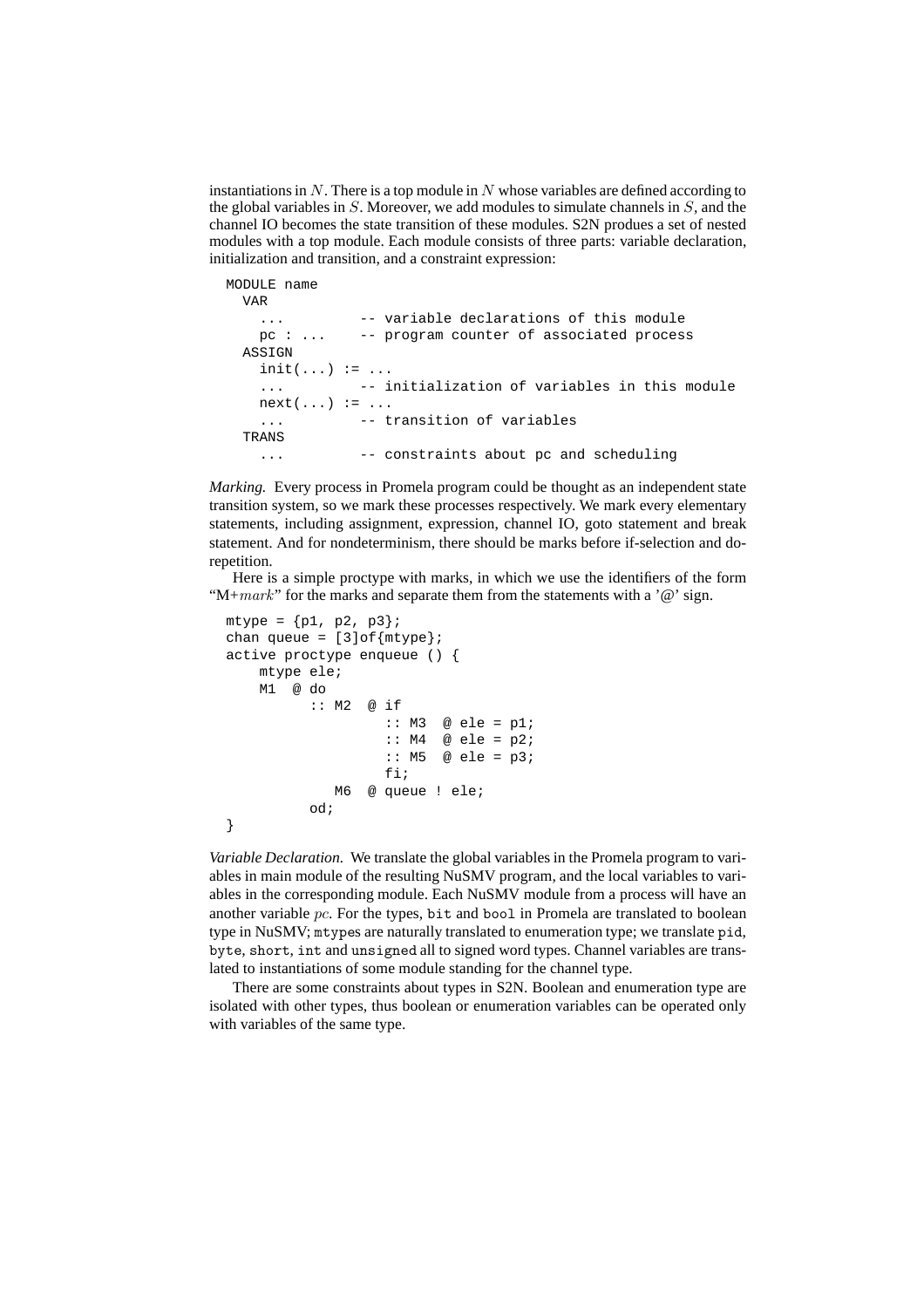*Initialization and Transition.* In the first state all variables should be initialized. The state transition happens only in assignments and channel IOs, while the other statements have no effect on variables. Every transition has at least one condition which is the variable pc should equal to the mark of the corresponding statement.

As the example above, part of the translation of variable ele will be

 $init(ele) := p1;$  $next(ele) := case$  $pc = 3 : p1;$  $pc = 4 : p2;$  $pc = 5 : p3;$ ... esac;

*Constraint Expression.* The constraint expression usually has the shape as follows:

```
( running & (
       pc = ... & ... & next(pc) = ...
      ...
      | pc = ... & . . . & ... & next(pc) = ...
     \left( \right)| !running & next(pc) = pc ) -- constraint of program counter
& ( pc = ... & ...| pc = ... & ... & next(pc) = ...
   ...
  ) -> running
& ( pc = ... & ...| pc = ... & ... & next(pc) = ...
   ...
  ) -> !running -- constraint of scheduling
```
The expression is a conjunction of three literals. The first defines the transition of variable  $pc$  while the rest is for scheduling. The transition rules for  $pc$  are built based on the flow of the Promela program. When current module is not running,  $pc$  keeps no change. For atomic sequences in SPIN , the output module should keep running among the sequences as atomic steps. On contrary, modules should not be scheduled to run in some cases, like when the current statement is not executable.

## **3 Tool and Experiments**

#### **3.1 Features supported**

Currently S2N has supported most features of Promela. It translates one proctype at a time, so the complexity of translation is linear to the number of proctypes in SPIN model. Features as follows are supported by current version.

**Types and Variables.** S2N supports all data types in Promela. Channels can be either global or local, but they could not be passed as parameters or message data in other channels. In other words, users of S2N should declare channels with initialization and only use them to send and receive message. S2N supports rendezvous communication.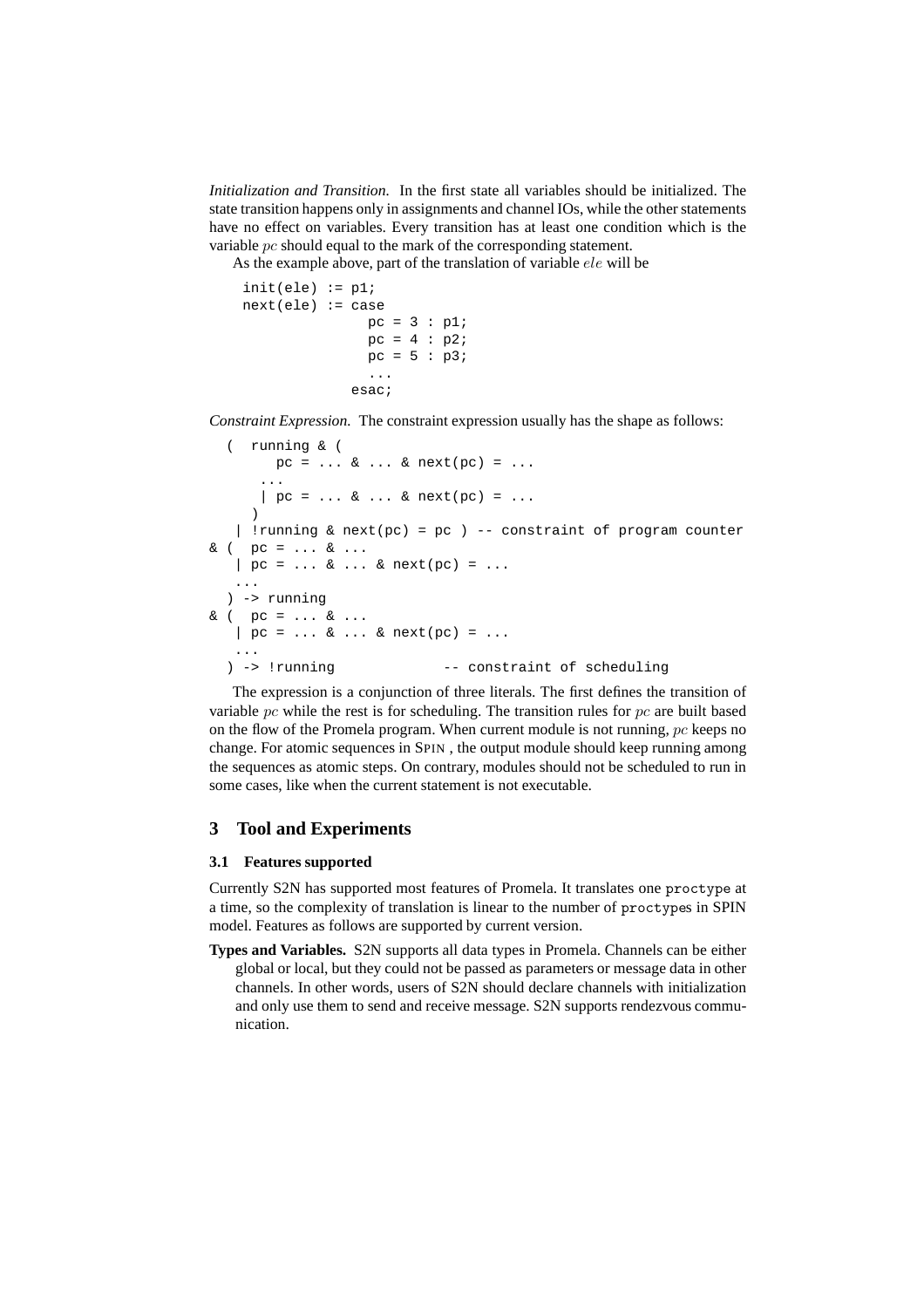





**Fig. 2.** Execution with different capacities in Queue

- **Expressions.** S2N supports the usual boolean and arithmetic operations, const, variable reference, and operations about channels including empty, nempty, full, nfull, len. S2N also supports Dynamic processes by run.
- **Statements.** S2N supports assignment, standard channel IO, expression, break, goto, skip, as well as flow controlling including selection, repetition, sequence, labeling, atomic, and unless. It also supports weak d step, which has the same affect with atomic except that it can't escape from the sequence of d\_step in unless.
- **Others.** S2N supports C-style macros and init, while inline, pid are not supported yet. The array indexes must be numeric constants. S2N does not support translation of the property claims yet, so users should add manually their properties to the NuSMV model.

#### **3.2 Experiments**

We have done many experiments. Here we give two examples with statistic data to show the usage and features of S2N. We take the examples from existing SPIN work.

*Sleep-Wakeup Process Scheduling.* The algorithm was proposed by Ruane [4]. In implementation [6], several client processes are going to compete some resource, and one server takes responsible for waking up sleep processes when the resource is available. We transform this model to NuSMV model, and check the property that the resource is accessed by at most one process all the time. The statistics is depicted in Fig. 1.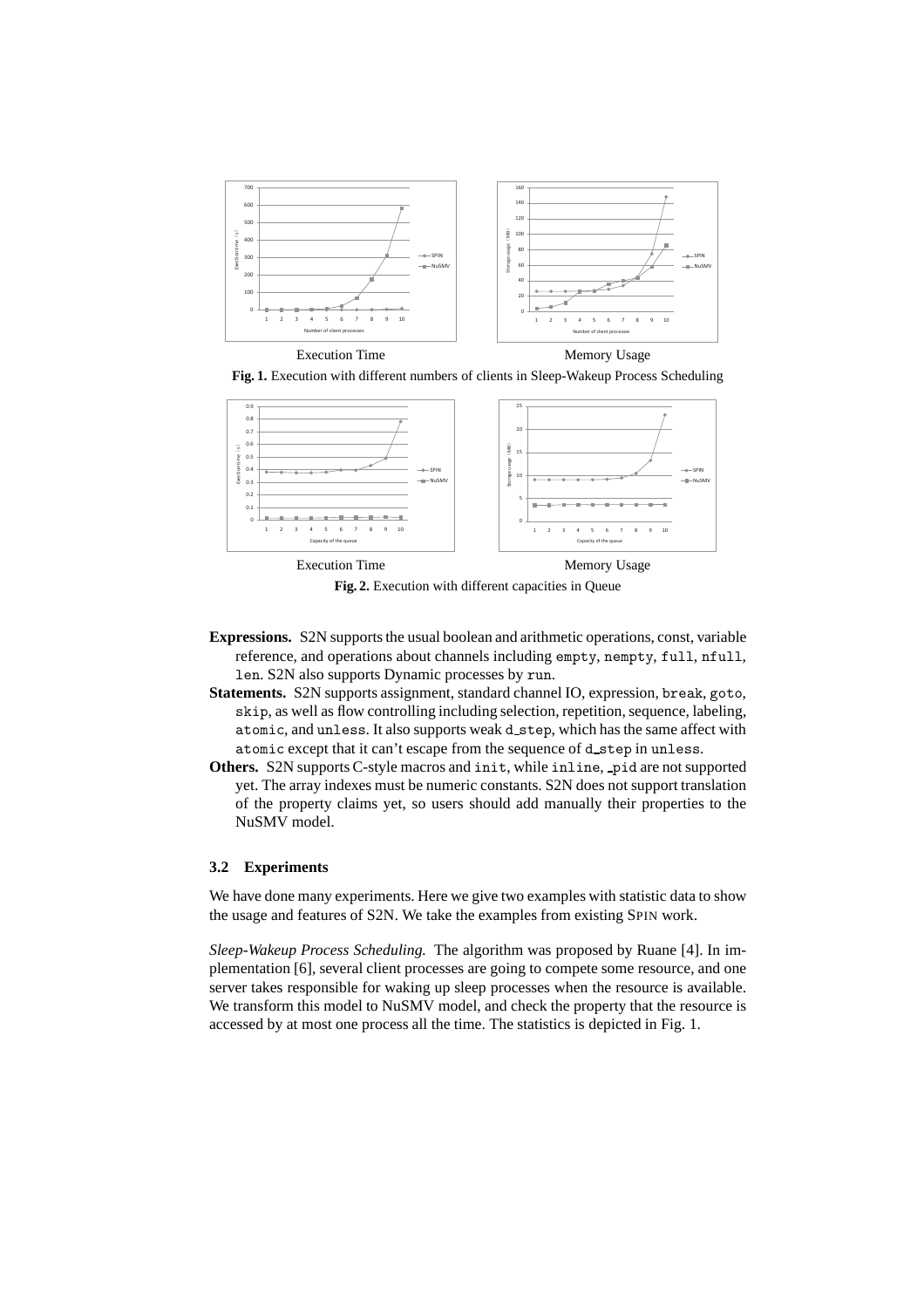In this example, SPIN is faster than NuSMV from seven clients onwards, and the memory usage of NuSMV increases slower than SPIN from eight clients onwards. This is probably because of SPIN 's on-the-fly and partial order reduction strategy, and NuS-MV stores states with BDD trading memory use for the run time. It shows that for small models, NuSMV model transformed from S2N could work as well as SPIN .

*Queue.* Queue is a widely used data structure. To model a queue with some fixed capacity, it is not easy using NuSMV as we have to consider the move of elements after dequeue or enqueue. However, this is convenient using SPIN as its channel feature. Moreover, with the C-style macro we can change the queue's capacity without rebuild the model. We implement in SPIN a queue model and transform it to NuSMV model using S2N, and compare the building time and the memory usage in two systems. The results are depicted in Fig. 2.

As shown, NuSMV is much faster and consumes less memory than SPIN in building the same model. For bigger queues, the differences become even large. This is because SPIN has to traverse the states resulting the DFS stack takes up more memory set, though nothing checked here. By contrast, the NuSMV's BDD reduces the storage. This example shows that our translation for channels to module is efficient.

## **4 Conclusion and Future Work**

This paper is not intend to entail that SPIN can be replaced by NuSMV. Instead, S2N provides a method for users to choose the right model checker for their problems. There are two cases where S2N may help: (1) If we build an SPIN model and want to check some properties that is beyond the function of SPIN but within NuSMV's domain. (2) If the model is difficult to build in NuSMV, we can consider building the model using SPIN 's modeling language Promela first.

S2N can be improved in several ways. One of the future work is to extend S2N to support the remaining features of Promela, such as specifications. In fact, S2N is similar as compiler from a high-level language to a targeting low-level language. There should be many possibilities for optimizations. In addition, there are still many work on exploring the language design and implementation techniques for the formal modeling, as the cases in the programming world.

#### **References**

- 1. Stephan Merz. Model checking: A tutorial overview. In Modeling and Verification of Parallel Processes. Lecture Notes in Computer Science, Vol. 2067, 3–38. Springer-Verlag, 2001.
- 2. Gerard J.Holzmann. The SPIN Model Checker: Primer and Reference Manual. Addison-Wesley Professional, September 2003.
- 3. NuSMV tutorial. http://nusmv.fbk.eu/NuSMV/tutorial/index.html.
- 4. L.M. Ruane. Process synchronization in the UTS kernel. Computing Systems, Vol. 3, No. 3, 387–421. Usenix 1990.
- 5. Michael Baldamus1, Jochen Schröder-Babo. p2b: A translation utility for linking promela and symbolic model checking (tool paper). In LNCS, Vol. 2057, 183–191. Springer 2001.
- 6. Ki-Seok Bang, Jin-Young Choi, Chuck Yoo. Comments on "The Model Checker SPIN ". IEEE transactions on software engineering, Vol. 27, No. 6, 573–576, 2001.